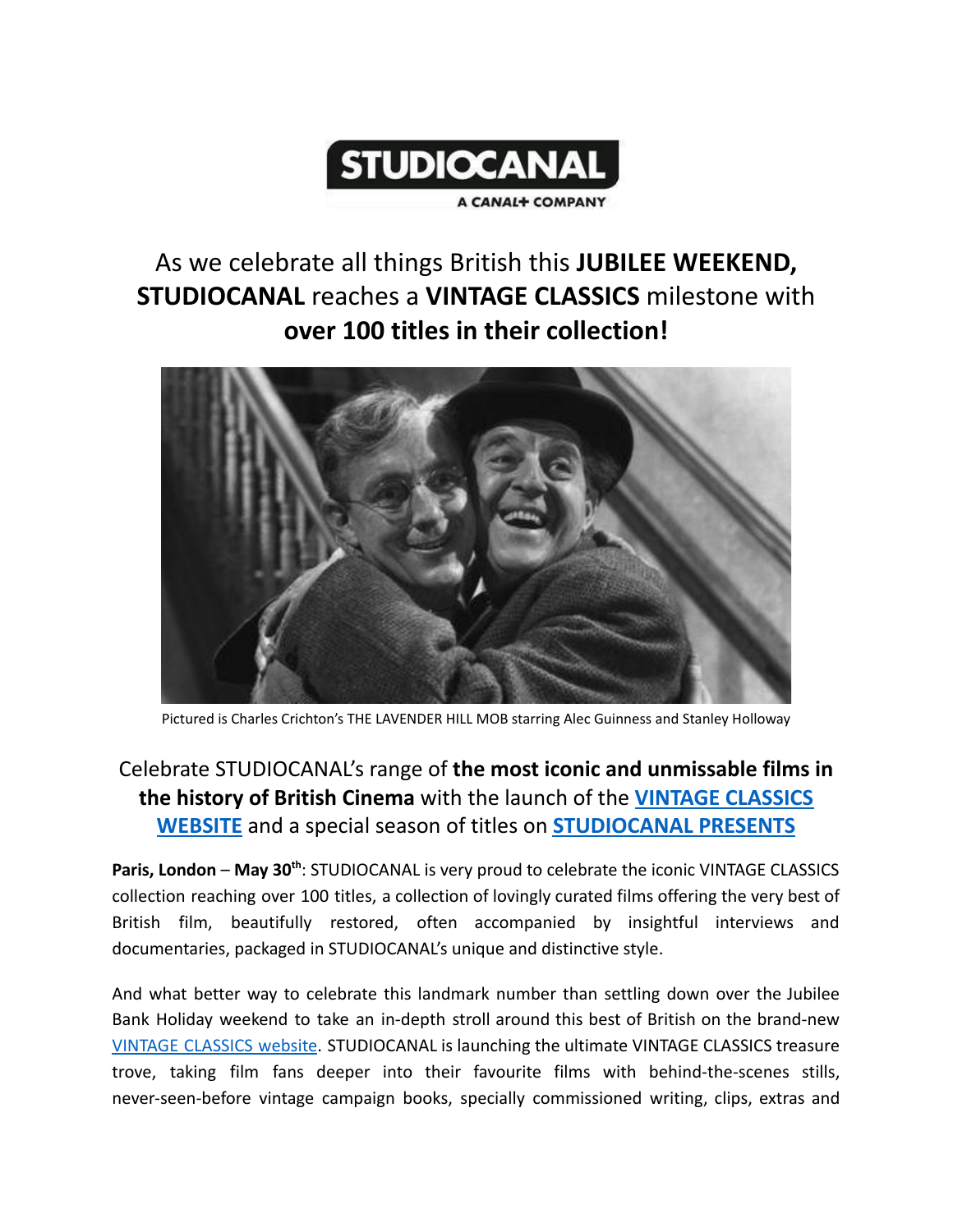trailers adding a new layer of enjoyment to films that aren't just to be watched, but to be cherished.

Included in the new website is a famous fans section whereby key industry figures choose their favourite film(s) from the collection telling us why. Participants include **Alfonso Cuaron** *(Melody)*, **Atom Egoyan** *(Peeping Tom)*, **David Walliams** (*The Ladykillers*), **Jane Asher** (*Laughter in Paradise*), **Ken Loach** *(A kind of Loving),* **Kenneth Brannagh** (*Dead of Night*)**, Paul King** *(The Fallen Idol),* **Richard Ayoade** (*Billy Liar*)**, Sandy Powell** *(Don't Look Now),* **Joe Cornish** (*Hue & Cry)* and **Sofia Coppola** (*Darling*). Essays and videos, from some of the greatest names in filmmaking and experts on film, will also feature.

## **Please visit the famous fans section [HERE](https://vintageclassicsfilm.co.uk/famous-fans/)**

### **STUDIOCANAL owns one of the largest film libraries in the world, boasting nearly 6,500 titles from 60 countries. Spanning 100 years of film history.**

The stunning roster of incomparable VINTAGE CLASSICS titles includes outstanding thrillers *Brighton Rock* and *The Third Man,* heart-rending masterworks *The Elephant Man* and *A Kind of Loving,* horror favourites *Don't Look Now* and *The Wicker Man,* war dramas *Ice Cold in Alex* and *The Cruel Sea,* Ealing comedies *The Ladykillers, Passport to Pimlico* and *The Lavender Hill Mob* (pictured), and lesser-known gems *Went the Day Well? The Family Way* and *The Small World of Sammy Lee*. The collection boasts some of the greatest and beloved stars of British cinema including Alec Guinness, John Mills, Dirk Bogarde, Diana Dors, Richard Attenborough, Julie Christie, Hayley Mills and Jenny Agutter, directed by auteurs such as David Lynch, John Schlesinger, Carol Reed, Roger Corman, Nic Roeg and Joseph Losey.

Catch many of these titles on **[STUDIOCANAL](https://tv.apple.com/gb/channel/studiocanal-presents/tvs.sbd.1000482) PRESENTS** (on the Apple Channel), including **new and exclusive** for June: Joseph Losey's *The Criminal,* a selection of lesser-known Ealing films that really celebrate the Studio's eclectic range: *Pink String and Sealing Wax, The Maggie* and *The Halfway House* to name but three, BAFTA winners *Hobson's Choice* (David Lean) and *Richard III* (Laurence Olivier) and two legends for the price of one: Angela Lansbury is Miss Marple in Agatha Christie's *The Mirror Crack'd.*

The Vintage Classics label, a firm favourite among lovers of the Golden Age of British filmmaking, is a guaranteed source of sheer entertainment, second-to-none presentation, and extra material that will sate the most ardent cineaste's appetite. As the collection continues to grow this year's slate will boast additions of exciting and culturally important British films including *I Am A Camera* (1955), the *original* onscreen appearance of Christopher Isherwood's inimitable Sally Bowles, war-time classic *Appointment in London* (1953), Ealing dramas *Frieda*